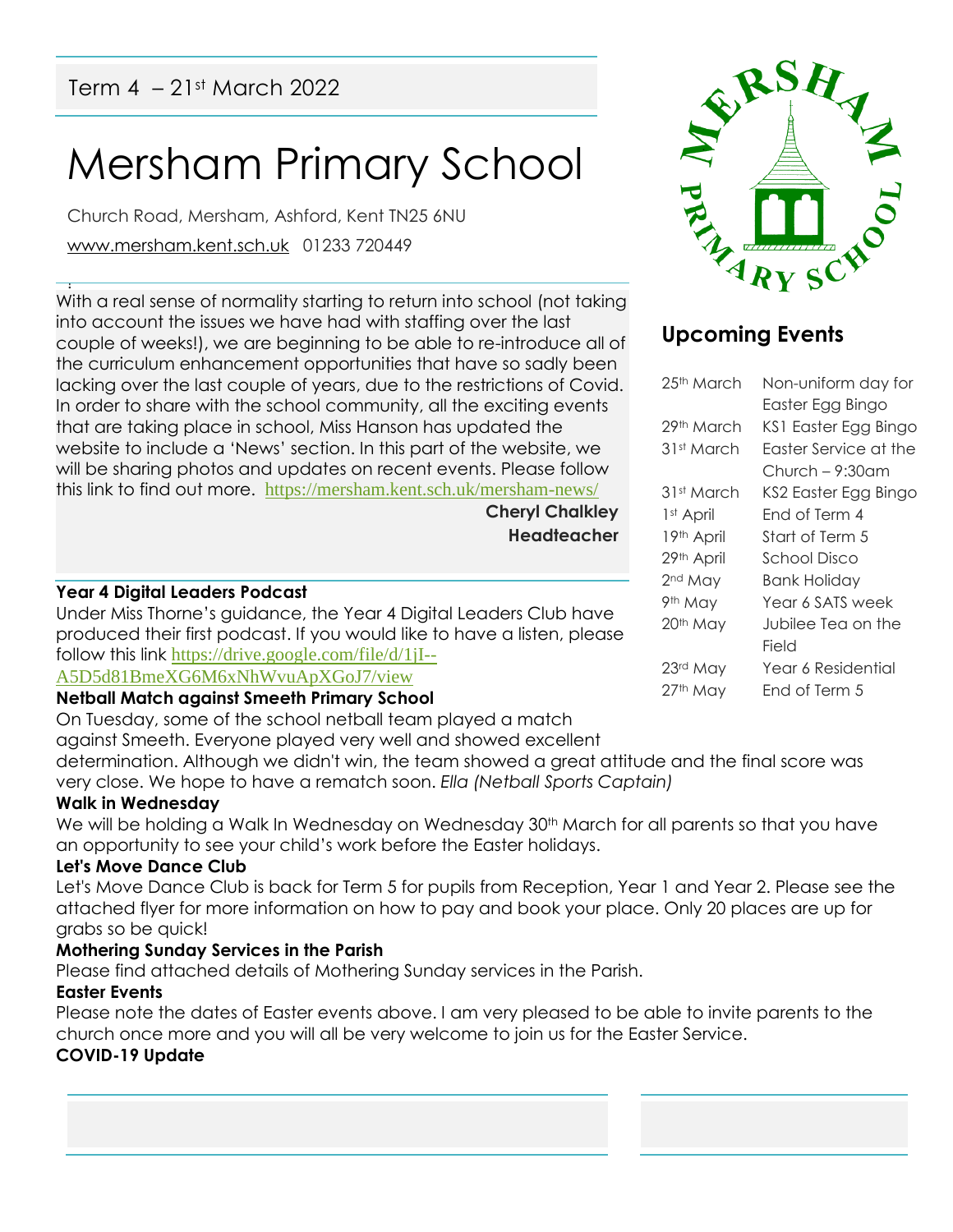Guidance has now been issued to schools linked to the national changes to restrictions. Schools will continue to maintain their cleaning routines including regular hand washing and will also ensure adequate ventilation whilst indoors. Staff are no longer required to take twice weekly lateral flow tests. However, if a pupil or member of staff has signs of Covid-19 (new continuous cough, high temperature, change in sense of taste and smell) they should still obtain a PCR test. Other symptoms linked with COVID-19 include shortness of breath, fatigue, loss of appetite, muscle ache, sore throat, headache, stuffy or runny nose, diarrhoea, nausea and vomiting. Any of these symptoms may also have another cause. Should a member of staff or a pupil test positive either using a PCR test or an LFD test, they should remain at home for at least 5 days. (see below).



If the day 5 LFD test result is positive, you should continue taking LFD tests until you receive 2 consecutive negative test results. If a parent or carer insists on a pupil attending school where they have a confirmed or suspected case of COVID-19, the school can refuse the pupil as is necessary to protect other pupils and staff from possible infection with COVID-19.

Should there be a significant rise in cases within the school, we may also need to bring back additional measures for the health and safety of staff and children. Thank you for your ongoing support.

#### **Easter Activities at Maidstone Museum**

Please find attached details of activities at Maidstone Museum over the Easter holidays.

# **Easter school holiday fun for 4 – 12-year-olds!**

Premier Football School are delighted to announce they are running a kid's football school in Ashford this Easter at The North School from Wednesday 6th – Friday 8th April for boys and girls aged 4 - 12 of all abilities. Parents simply drop-off at 10.00am and pick up at 3.30pm. The fee is just £13 per day and all children who attend receive a trophy! Activities include a kids World Cup tournament and a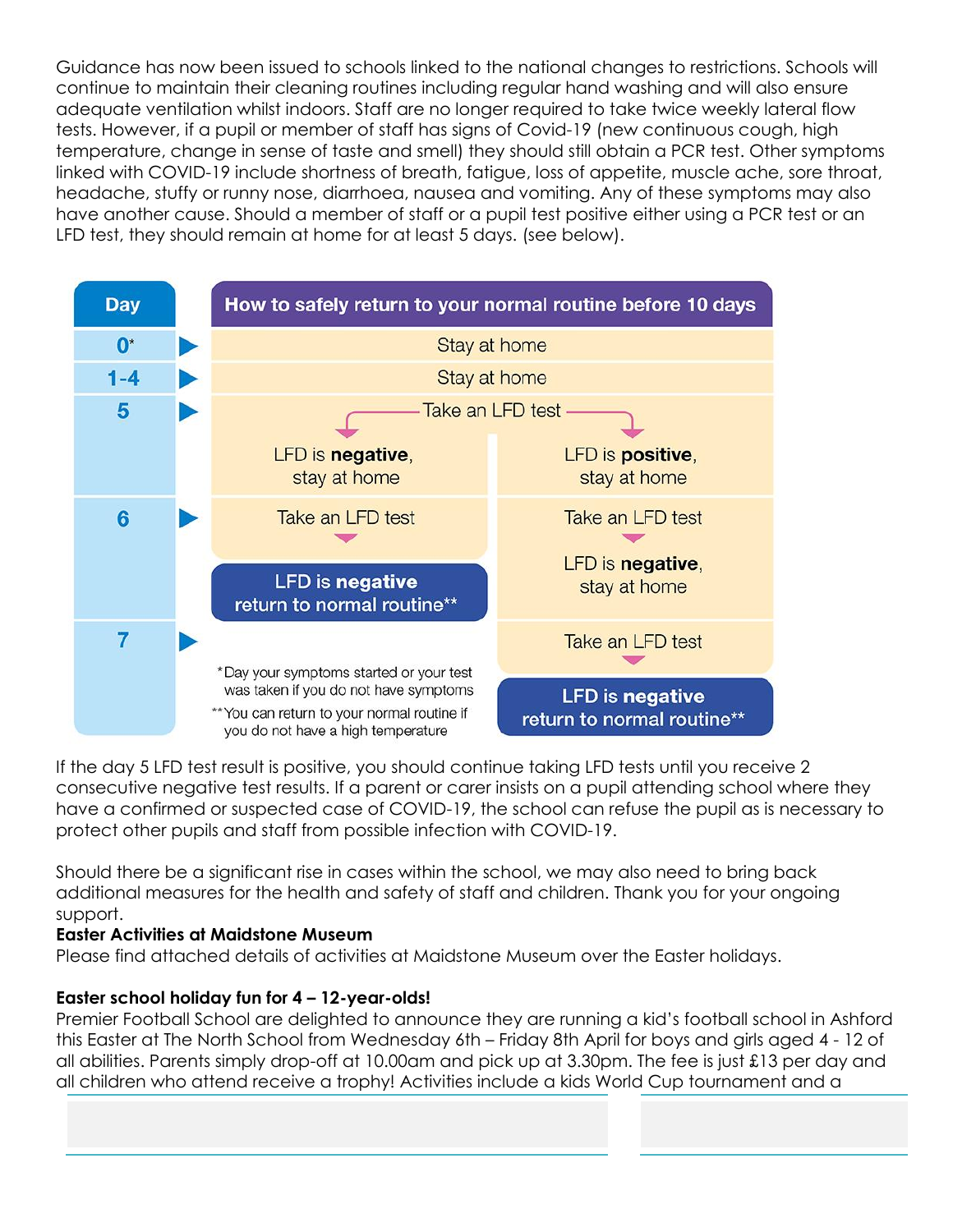penalty shootout competition with prizes! We are a non-elitist grass roots organisation and children play in groups according to their age and abilities in a fun safe environment. Should you wish to book, please visit [www.premierfootballschool.co.uk](http://www.premierfootballschool.co.uk/) or call 07821 573837.

#### **Free School Meals Vouchers and Holiday Activities and Food (HAF) Programme**

Parents of children eligible for free school meals should have received an email with details of the Holiday Activities and Food Programme. They should also receive another email next Friday with details on how to claim the supermarket vouchers for the Easter holidays.

#### **Term Dates 2022-23**

Please find below the term dates for the next academic year:

#### **Term 1**

Monday 5th September – Friday 21st October

Staff Development Days - Thursday 1st September and Friday 2nd September

#### **Term 2**

Monday 31st October – Friday 16th December

#### **Term 3**

Tuesday 3rd January – Friday 10th February

#### **Term 4**

Monday 20th February – Friday 31st March

#### **Term 5**

Monday 17th April – Thursday 25th May Bank Holiday – Monday 1st May Staff Development Day – Friday 26th May

#### **Term 6**

Monday 5th June – Tuesday 19th July **Staff Development Days – Wednesday 20th July, Thursday 21st July and Friday 22nd July**



A massive thank you for your continued support. The little amounts add up to a lot, just this week we've collected:

- £54 from the charity bin collections
- £40 from the second-hand uniform sale

#### Plus, the school earned money to spend on books with every purchase made at the book sale

We know times are tough for a lot of people, so your support of the PTA is so appreciated. We'll share more about how the PTA money will be spent as we're sure you'll like to know.